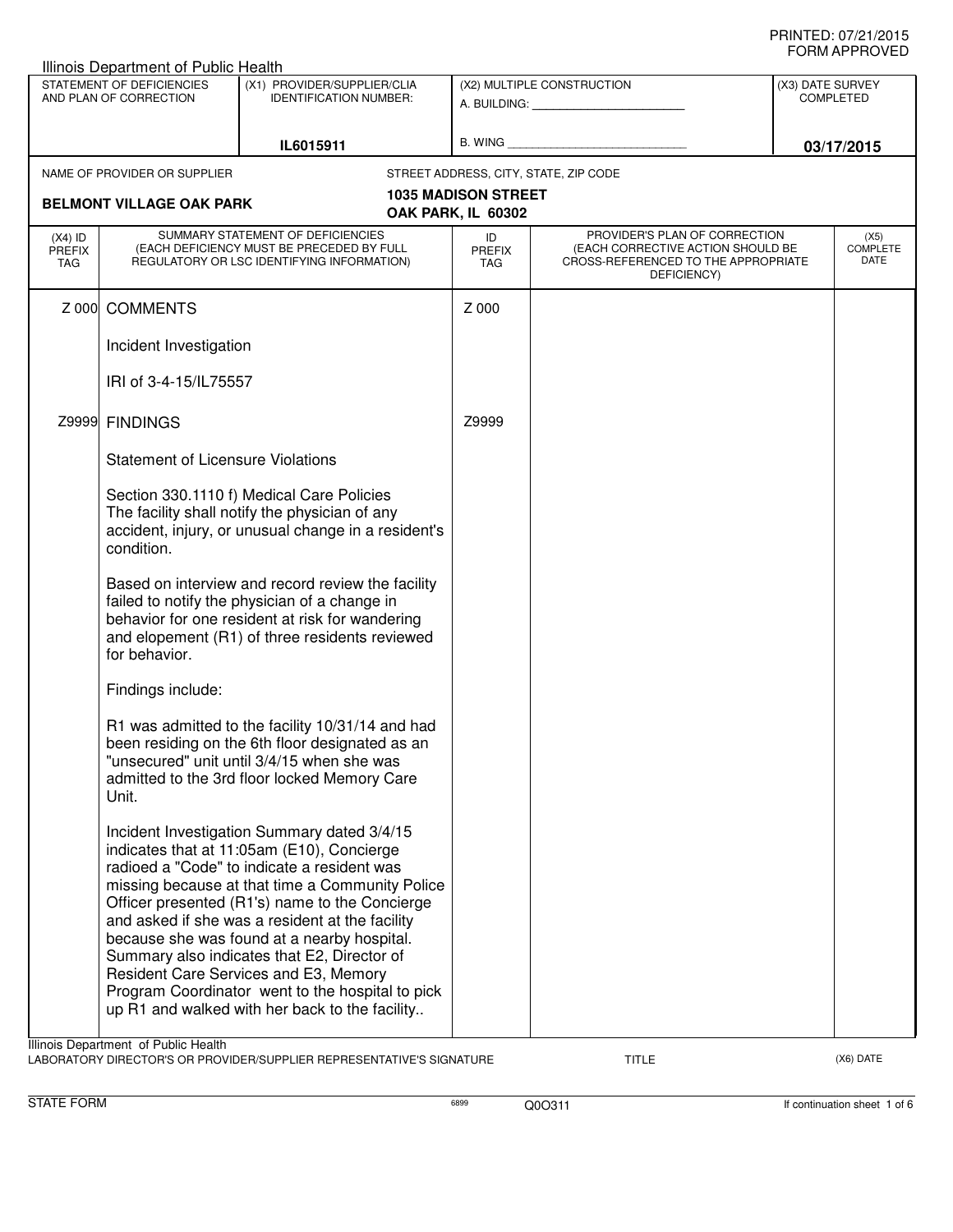| <b>Illinois Department of Public Health</b>                                                                         |                                                     |                                                                                                                                                                                                                                                                                                          |                                                  |                                                                                                                          |  |                                 |
|---------------------------------------------------------------------------------------------------------------------|-----------------------------------------------------|----------------------------------------------------------------------------------------------------------------------------------------------------------------------------------------------------------------------------------------------------------------------------------------------------------|--------------------------------------------------|--------------------------------------------------------------------------------------------------------------------------|--|---------------------------------|
| STATEMENT OF DEFICIENCIES<br>(X1) PROVIDER/SUPPLIER/CLIA<br>AND PLAN OF CORRECTION<br><b>IDENTIFICATION NUMBER:</b> |                                                     | (X2) MULTIPLE CONSTRUCTION<br>A. BUILDING: A. BUILDING:                                                                                                                                                                                                                                                  |                                                  | (X3) DATE SURVEY<br><b>COMPLETED</b>                                                                                     |  |                                 |
|                                                                                                                     |                                                     |                                                                                                                                                                                                                                                                                                          |                                                  |                                                                                                                          |  |                                 |
|                                                                                                                     |                                                     | IL6015911                                                                                                                                                                                                                                                                                                | B. WING                                          |                                                                                                                          |  | 03/17/2015                      |
|                                                                                                                     | NAME OF PROVIDER OR SUPPLIER                        |                                                                                                                                                                                                                                                                                                          |                                                  | STREET ADDRESS, CITY, STATE, ZIP CODE                                                                                    |  |                                 |
|                                                                                                                     | <b>BELMONT VILLAGE OAK PARK</b>                     |                                                                                                                                                                                                                                                                                                          | <b>1035 MADISON STREET</b><br>OAK PARK, IL 60302 |                                                                                                                          |  |                                 |
| $(X4)$ ID<br>PREFIX<br>TAG                                                                                          |                                                     | SUMMARY STATEMENT OF DEFICIENCIES<br>(EACH DEFICIENCY MUST BE PRECEDED BY FULL<br>REGULATORY OR LSC IDENTIFYING INFORMATION)                                                                                                                                                                             | ID<br><b>PREFIX</b><br><b>TAG</b>                | PROVIDER'S PLAN OF CORRECTION<br>(EACH CORRECTIVE ACTION SHOULD BE<br>CROSS-REFERENCED TO THE APPROPRIATE<br>DEFICIENCY) |  | (X5)<br><b>COMPLETE</b><br>DATE |
| Z9999                                                                                                               | Continued From page 1                               |                                                                                                                                                                                                                                                                                                          | Z9999                                            |                                                                                                                          |  |                                 |
|                                                                                                                     |                                                     | Nurse's Notes dated 11/9/14 at 10:20am<br>indicates R1 in room alert and confused.                                                                                                                                                                                                                       |                                                  |                                                                                                                          |  |                                 |
|                                                                                                                     | Nurse's Notes dated 11/9/14 (no time<br>monitoring. | documented) indicates R1 in room accompanied<br>by family, is noted to be confused and needs                                                                                                                                                                                                             |                                                  |                                                                                                                          |  |                                 |
|                                                                                                                     | verbal threats to exit building.                    | Nurse's Notes dated 11/10/14 at 6pm indicates<br>R1 noted with anxiety, refused meal and made                                                                                                                                                                                                            |                                                  |                                                                                                                          |  |                                 |
|                                                                                                                     | unlocked. (R1) doesn't know what the<br>take them." | Nurse's Notes dated 1/7/15 at 2:00pm indicates<br>"(R1) is unable to self-medicate at this time.<br>There are multiple medications in her room -<br>(medications) are for, how to take them or why to                                                                                                    |                                                  |                                                                                                                          |  |                                 |
|                                                                                                                     | family aware of move.                               | Nurse's Notes dated 3/4/15 at 11:35am indicate<br>R1 wandered off the premises to the hospital.<br>Upon assessment no injuries noted, Temperature<br>98.6, Heart Rate 78, Respirations 16 and Blood<br>Pressure 113/62. Note indicates R1 was moved<br>immediately to the locked unit with Physician and |                                                  |                                                                                                                          |  |                                 |
|                                                                                                                     |                                                     | Physician Encounter Summary/Assessment and<br>Plan dated/amended 11/6/14 indicates R1 with<br>some progression of Dementia and acute<br>Delirium during a recent hospitalization.                                                                                                                        |                                                  |                                                                                                                          |  |                                 |
|                                                                                                                     |                                                     | Summary indicates R1 needs increased<br>supervision and structure and that R1 socially<br>isolates, forgets to eat and needs ongoing<br>medication administration. Note further indicates<br>R1 has "wandered a few times and would be<br>better in a unit that is locked or supervised."                |                                                  |                                                                                                                          |  |                                 |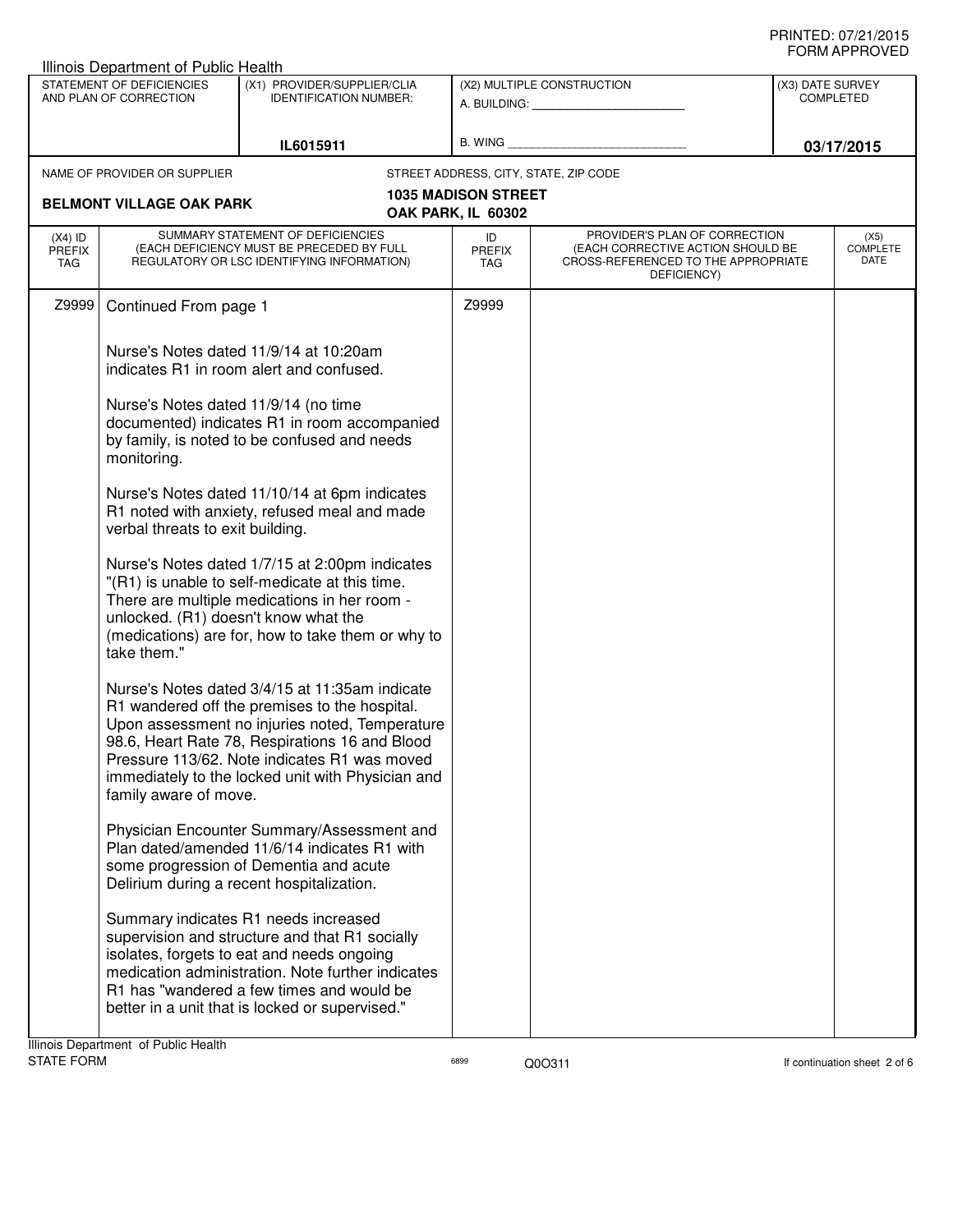| ש∟יטוו ו ותושוט<br>Illinois Department of Public Health                                                             |                                                                                                                                                                                                                                                                                                                                                                                                                                                                                                                                                                                                                                                                                                                                                                                                                                                                                                                                                                                                                                                                                                                                                                                                                                                                                                                                                                                                                                                                                                                                                                                                                                                                                                                                                                                                                                                                                                                                                                                                                                   |                                                         |                                                  |                                                                                                                          |  |                                 |
|---------------------------------------------------------------------------------------------------------------------|-----------------------------------------------------------------------------------------------------------------------------------------------------------------------------------------------------------------------------------------------------------------------------------------------------------------------------------------------------------------------------------------------------------------------------------------------------------------------------------------------------------------------------------------------------------------------------------------------------------------------------------------------------------------------------------------------------------------------------------------------------------------------------------------------------------------------------------------------------------------------------------------------------------------------------------------------------------------------------------------------------------------------------------------------------------------------------------------------------------------------------------------------------------------------------------------------------------------------------------------------------------------------------------------------------------------------------------------------------------------------------------------------------------------------------------------------------------------------------------------------------------------------------------------------------------------------------------------------------------------------------------------------------------------------------------------------------------------------------------------------------------------------------------------------------------------------------------------------------------------------------------------------------------------------------------------------------------------------------------------------------------------------------------|---------------------------------------------------------|--------------------------------------------------|--------------------------------------------------------------------------------------------------------------------------|--|---------------------------------|
| STATEMENT OF DEFICIENCIES<br>(X1) PROVIDER/SUPPLIER/CLIA<br>AND PLAN OF CORRECTION<br><b>IDENTIFICATION NUMBER:</b> |                                                                                                                                                                                                                                                                                                                                                                                                                                                                                                                                                                                                                                                                                                                                                                                                                                                                                                                                                                                                                                                                                                                                                                                                                                                                                                                                                                                                                                                                                                                                                                                                                                                                                                                                                                                                                                                                                                                                                                                                                                   | (X2) MULTIPLE CONSTRUCTION<br>A. BUILDING: A. BUILDING: |                                                  | (X3) DATE SURVEY<br><b>COMPLETED</b>                                                                                     |  |                                 |
|                                                                                                                     |                                                                                                                                                                                                                                                                                                                                                                                                                                                                                                                                                                                                                                                                                                                                                                                                                                                                                                                                                                                                                                                                                                                                                                                                                                                                                                                                                                                                                                                                                                                                                                                                                                                                                                                                                                                                                                                                                                                                                                                                                                   | IL6015911                                               |                                                  | B. WING <b>Example 2008</b>                                                                                              |  | 03/17/2015                      |
|                                                                                                                     |                                                                                                                                                                                                                                                                                                                                                                                                                                                                                                                                                                                                                                                                                                                                                                                                                                                                                                                                                                                                                                                                                                                                                                                                                                                                                                                                                                                                                                                                                                                                                                                                                                                                                                                                                                                                                                                                                                                                                                                                                                   |                                                         |                                                  | STREET ADDRESS, CITY, STATE, ZIP CODE                                                                                    |  |                                 |
|                                                                                                                     |                                                                                                                                                                                                                                                                                                                                                                                                                                                                                                                                                                                                                                                                                                                                                                                                                                                                                                                                                                                                                                                                                                                                                                                                                                                                                                                                                                                                                                                                                                                                                                                                                                                                                                                                                                                                                                                                                                                                                                                                                                   |                                                         | <b>1035 MADISON STREET</b><br>OAK PARK, IL 60302 |                                                                                                                          |  |                                 |
| $(X4)$ ID<br><b>PREFIX</b><br>TAG                                                                                   |                                                                                                                                                                                                                                                                                                                                                                                                                                                                                                                                                                                                                                                                                                                                                                                                                                                                                                                                                                                                                                                                                                                                                                                                                                                                                                                                                                                                                                                                                                                                                                                                                                                                                                                                                                                                                                                                                                                                                                                                                                   |                                                         | ID<br><b>PREFIX</b><br>TAG                       | PROVIDER'S PLAN OF CORRECTION<br>(EACH CORRECTIVE ACTION SHOULD BE<br>CROSS-REFERENCED TO THE APPROPRIATE<br>DEFICIENCY) |  | (X5)<br><b>COMPLETE</b><br>DATE |
| Z9999                                                                                                               |                                                                                                                                                                                                                                                                                                                                                                                                                                                                                                                                                                                                                                                                                                                                                                                                                                                                                                                                                                                                                                                                                                                                                                                                                                                                                                                                                                                                                                                                                                                                                                                                                                                                                                                                                                                                                                                                                                                                                                                                                                   |                                                         | Z9999                                            |                                                                                                                          |  |                                 |
|                                                                                                                     | NAME OF PROVIDER OR SUPPLIER<br><b>BELMONT VILLAGE OAK PARK</b><br>SUMMARY STATEMENT OF DEFICIENCIES<br>(EACH DEFICIENCY MUST BE PRECEDED BY FULL<br>REGULATORY OR LSC IDENTIFYING INFORMATION)<br>Continued From page 2<br>On 3/12/15 at 4:15pm Z4, Physician stated that<br>she discussed medication administration with<br>R1's family when R1 was admitted and was under<br>impression that R1's family was giving R1 her<br>medications. Z4 stated, "R1 was clearly not able<br>to manage her own medications when she was<br>admitted." Z4 further stated that R1 should not<br>have had unsecured medications in her room. At<br>that time Z4 stated that if R1 had been able to<br>manage her own medications and then was found<br>that she had a change in her ability to safely<br>manage medications, she would want to be<br>notified and might determine R1 required a<br>change in her plan of care. Z4 stated she was not<br>notified of the change in R1's function<br>documented in Nurse's Note dated 1/7/14.<br>On 3/12/15 at 9:40am E11, Certified Nursing<br>Assistant (CNA)/Personal Assistant Liaison (PAL)<br>stated, "Everyone knew that (R1) wandered, the<br>nurses, DON, everyone. We all knew (R1) didn't<br>belong on that floor."<br>On 3/11/15 at 4:10pm E3, Memory Program<br>Coordinator stated, "In retrospect the change in<br>(R1's) ability to manage her medications could<br>have signaled a change or decline in her<br>functional abilities and would have warranted<br>closer supervision and re-assessment."<br>On 3/13/15 at 9:36am E11, Personal Assistant<br>Liaison (PAL) assigned to R1 on 3/4/15 stated<br>that she received report from the night shift PAL<br>that R1 had been up all night pacing in and out of<br>her room. E11 stated that she escorted R1 down<br>to breakfast and after breakfast R1 returned to<br>the 6th floor. E11 stated that as residents were<br>getting back on the elevator after scheduled<br>activity, R1 was agitated attempting to go back |                                                         |                                                  |                                                                                                                          |  |                                 |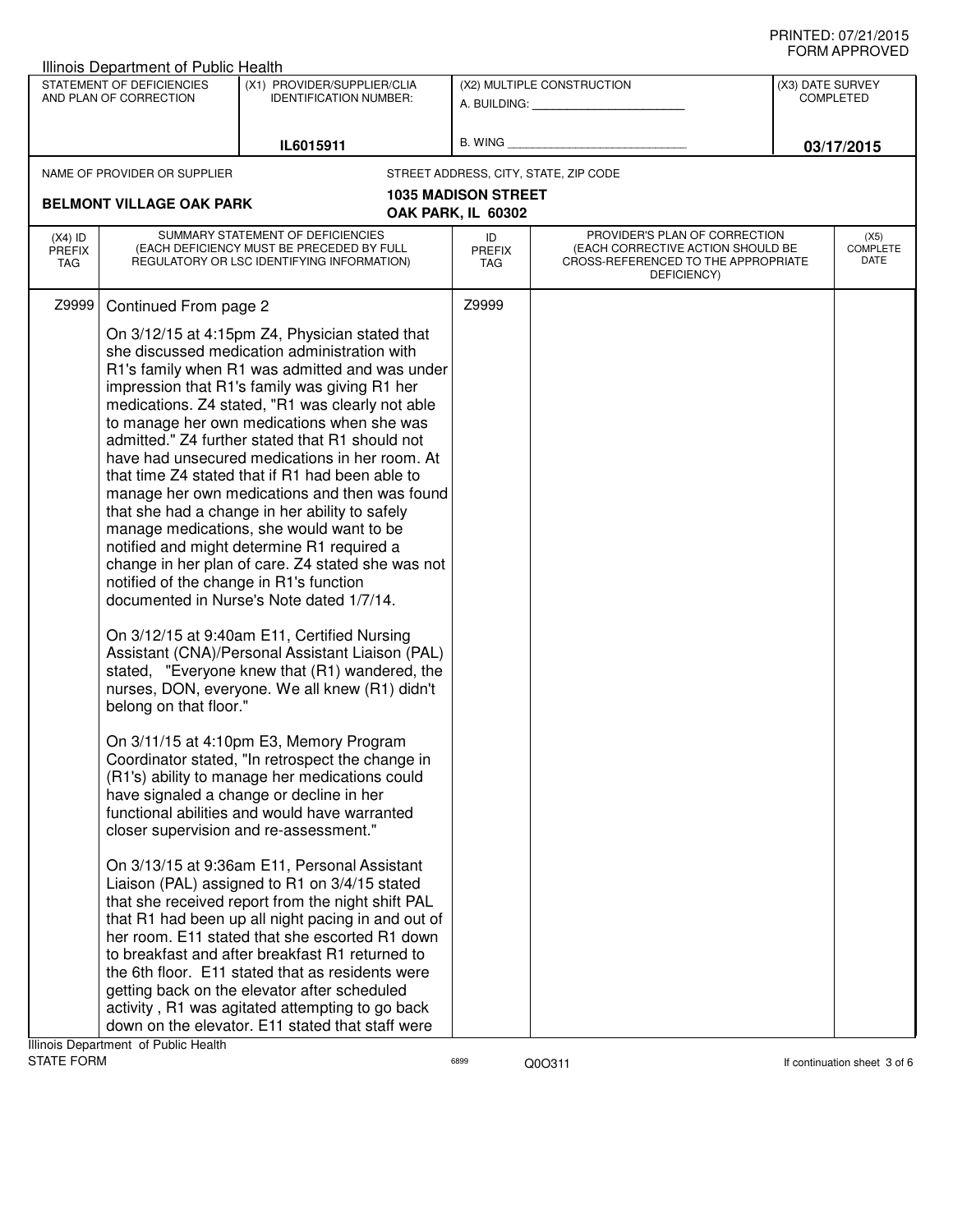| שם ערו וחשווט<br>Illinois Department of Public Health                                                               |                                                                                                                                                                                                                                                                                                                                                                                                                                                                                                                                                                                                                                                                                                                                                                                                                                                                                                                                                                                                                                                                                                                                                                                                                                                                                                                                                                                                                                                                                                                                                                                                                                                                                                                                                                                                                                                                                                                                                                                                                                                                                                                                  |                                                         |                            |                                                                                                                          |  |                                 |
|---------------------------------------------------------------------------------------------------------------------|----------------------------------------------------------------------------------------------------------------------------------------------------------------------------------------------------------------------------------------------------------------------------------------------------------------------------------------------------------------------------------------------------------------------------------------------------------------------------------------------------------------------------------------------------------------------------------------------------------------------------------------------------------------------------------------------------------------------------------------------------------------------------------------------------------------------------------------------------------------------------------------------------------------------------------------------------------------------------------------------------------------------------------------------------------------------------------------------------------------------------------------------------------------------------------------------------------------------------------------------------------------------------------------------------------------------------------------------------------------------------------------------------------------------------------------------------------------------------------------------------------------------------------------------------------------------------------------------------------------------------------------------------------------------------------------------------------------------------------------------------------------------------------------------------------------------------------------------------------------------------------------------------------------------------------------------------------------------------------------------------------------------------------------------------------------------------------------------------------------------------------|---------------------------------------------------------|----------------------------|--------------------------------------------------------------------------------------------------------------------------|--|---------------------------------|
| STATEMENT OF DEFICIENCIES<br>(X1) PROVIDER/SUPPLIER/CLIA<br>AND PLAN OF CORRECTION<br><b>IDENTIFICATION NUMBER:</b> |                                                                                                                                                                                                                                                                                                                                                                                                                                                                                                                                                                                                                                                                                                                                                                                                                                                                                                                                                                                                                                                                                                                                                                                                                                                                                                                                                                                                                                                                                                                                                                                                                                                                                                                                                                                                                                                                                                                                                                                                                                                                                                                                  | (X2) MULTIPLE CONSTRUCTION<br>A. BUILDING: A. BUILDING: |                            | (X3) DATE SURVEY<br><b>COMPLETED</b>                                                                                     |  |                                 |
|                                                                                                                     |                                                                                                                                                                                                                                                                                                                                                                                                                                                                                                                                                                                                                                                                                                                                                                                                                                                                                                                                                                                                                                                                                                                                                                                                                                                                                                                                                                                                                                                                                                                                                                                                                                                                                                                                                                                                                                                                                                                                                                                                                                                                                                                                  | IL6015911                                               | B. WING                    |                                                                                                                          |  | 03/17/2015                      |
|                                                                                                                     | NAME OF PROVIDER OR SUPPLIER                                                                                                                                                                                                                                                                                                                                                                                                                                                                                                                                                                                                                                                                                                                                                                                                                                                                                                                                                                                                                                                                                                                                                                                                                                                                                                                                                                                                                                                                                                                                                                                                                                                                                                                                                                                                                                                                                                                                                                                                                                                                                                     |                                                         |                            | STREET ADDRESS, CITY, STATE, ZIP CODE                                                                                    |  |                                 |
|                                                                                                                     |                                                                                                                                                                                                                                                                                                                                                                                                                                                                                                                                                                                                                                                                                                                                                                                                                                                                                                                                                                                                                                                                                                                                                                                                                                                                                                                                                                                                                                                                                                                                                                                                                                                                                                                                                                                                                                                                                                                                                                                                                                                                                                                                  |                                                         | <b>1035 MADISON STREET</b> |                                                                                                                          |  |                                 |
| $(X4)$ ID<br><b>PREFIX</b><br>TAG                                                                                   |                                                                                                                                                                                                                                                                                                                                                                                                                                                                                                                                                                                                                                                                                                                                                                                                                                                                                                                                                                                                                                                                                                                                                                                                                                                                                                                                                                                                                                                                                                                                                                                                                                                                                                                                                                                                                                                                                                                                                                                                                                                                                                                                  |                                                         | ID<br><b>PREFIX</b><br>TAG | PROVIDER'S PLAN OF CORRECTION<br>(EACH CORRECTIVE ACTION SHOULD BE<br>CROSS-REFERENCED TO THE APPROPRIATE<br>DEFICIENCY) |  | (X5)<br><b>COMPLETE</b><br>DATE |
| Z9999                                                                                                               |                                                                                                                                                                                                                                                                                                                                                                                                                                                                                                                                                                                                                                                                                                                                                                                                                                                                                                                                                                                                                                                                                                                                                                                                                                                                                                                                                                                                                                                                                                                                                                                                                                                                                                                                                                                                                                                                                                                                                                                                                                                                                                                                  |                                                         | Z9999                      |                                                                                                                          |  |                                 |
| Illinois Department of Public Health                                                                                | <b>BELMONT VILLAGE OAK PARK</b><br>OAK PARK, IL 60302<br>SUMMARY STATEMENT OF DEFICIENCIES<br>(EACH DEFICIENCY MUST BE PRECEDED BY FULL<br>REGULATORY OR LSC IDENTIFYING INFORMATION)<br>Continued From page 3<br>trying to redirect R1 away from the elevator<br>because they knew she wandered, was agitated<br>and wanted to leave. E11 stated after all the<br>activity residents were off the 6th floor, R4 (6th<br>floor resident) approached staff wanting to speak<br>with his nurse.<br>E11 stated that E4, Licensed Practical Nurse<br>(LPN) was then called to report R4's request and<br>to notify of R1's agitated behavior and at that time<br>R1 walked back to her room. E11 stated she then<br>went to help another resident on the 6th floor and<br>was in their room approximately 10 minutes. E11<br>stated that when she came out of the residents<br>room she saw E4 who asked her to get R1 from<br>her room and when she went to get R1 she was<br>not in her room. E11 stated at that time E4 called<br>down to the Front Desk to ask if R1 was on the<br>1st floor. E11 stated that as E4 was calling the<br>Front desk she went down the elevator to the first<br>floor and saw the Police Officer and heard the<br>"Code" being called. E11 also ststed that R1 had<br>a "Personal Companion" that stayed with R1 from<br>morning until early afternoon "about four days a<br>week," however the companion was not there on<br>3/4/15, the day R1 eloped from the facility.<br>On 3/12/15 at 10:45am E5, PAL stated that at<br>approximately 9:30am on 3/4/15 R1 was pacing<br>and stating that she wanted to go home."<br>On 3/12/15 at 12:00pm E7, PAL stated that E5<br>approached him while on the 1st floor and stated<br>that R1 was agitated. E7 stated that when he saw<br>R1 she appeared angry, paranoid and stating,<br>"I'm leaving."<br>E7 stated that he then escorted R1 into the<br>elevator and onto the 6th floor where E11 was<br>and released R1 to E11 and then rode the<br>elevator down to the 5th floor. E7 was not sure<br>what time of the morning it was that day but was |                                                         |                            |                                                                                                                          |  |                                 |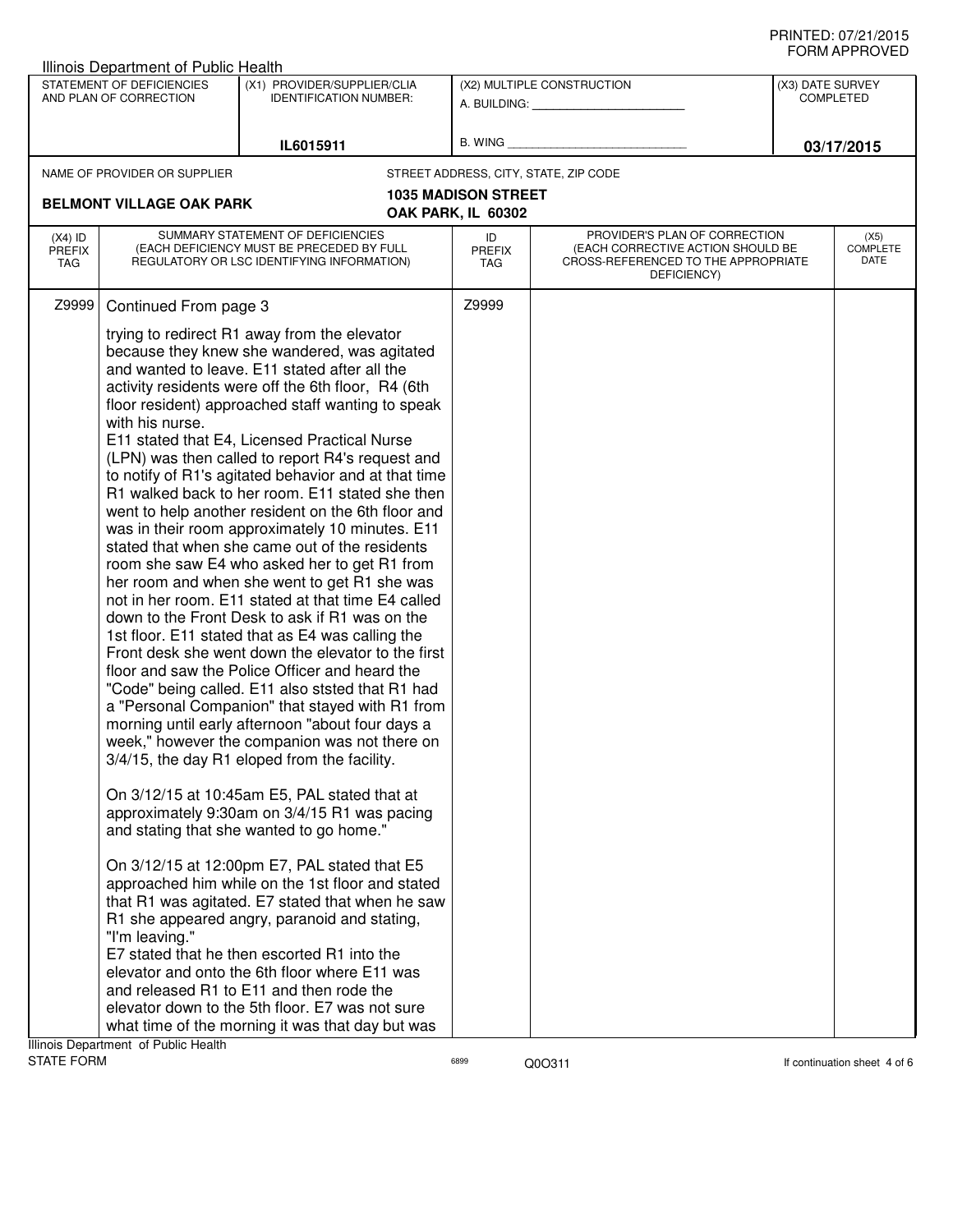|                                          | Illinois Department of Public Health                                                  |                                                                                                                                                                                                                                                                                                                                                                                                                                                                                                                                                                                                                                                                                                                                                                                                                                                                                                                                                                                                                                                                                                                                                                                                                                                                                                                                                                                                                                                          |                            |                                                                                                                          |                  |                                 |
|------------------------------------------|---------------------------------------------------------------------------------------|----------------------------------------------------------------------------------------------------------------------------------------------------------------------------------------------------------------------------------------------------------------------------------------------------------------------------------------------------------------------------------------------------------------------------------------------------------------------------------------------------------------------------------------------------------------------------------------------------------------------------------------------------------------------------------------------------------------------------------------------------------------------------------------------------------------------------------------------------------------------------------------------------------------------------------------------------------------------------------------------------------------------------------------------------------------------------------------------------------------------------------------------------------------------------------------------------------------------------------------------------------------------------------------------------------------------------------------------------------------------------------------------------------------------------------------------------------|----------------------------|--------------------------------------------------------------------------------------------------------------------------|------------------|---------------------------------|
|                                          | STATEMENT OF DEFICIENCIES<br>AND PLAN OF CORRECTION                                   | (X1) PROVIDER/SUPPLIER/CLIA<br><b>IDENTIFICATION NUMBER:</b>                                                                                                                                                                                                                                                                                                                                                                                                                                                                                                                                                                                                                                                                                                                                                                                                                                                                                                                                                                                                                                                                                                                                                                                                                                                                                                                                                                                             |                            | (X2) MULTIPLE CONSTRUCTION                                                                                               | (X3) DATE SURVEY | <b>COMPLETED</b>                |
|                                          |                                                                                       |                                                                                                                                                                                                                                                                                                                                                                                                                                                                                                                                                                                                                                                                                                                                                                                                                                                                                                                                                                                                                                                                                                                                                                                                                                                                                                                                                                                                                                                          |                            | A. BUILDING: A. BUILDING:                                                                                                |                  |                                 |
|                                          |                                                                                       | IL6015911                                                                                                                                                                                                                                                                                                                                                                                                                                                                                                                                                                                                                                                                                                                                                                                                                                                                                                                                                                                                                                                                                                                                                                                                                                                                                                                                                                                                                                                | B. WING                    |                                                                                                                          |                  | 03/17/2015                      |
|                                          |                                                                                       |                                                                                                                                                                                                                                                                                                                                                                                                                                                                                                                                                                                                                                                                                                                                                                                                                                                                                                                                                                                                                                                                                                                                                                                                                                                                                                                                                                                                                                                          |                            |                                                                                                                          |                  |                                 |
|                                          | NAME OF PROVIDER OR SUPPLIER                                                          |                                                                                                                                                                                                                                                                                                                                                                                                                                                                                                                                                                                                                                                                                                                                                                                                                                                                                                                                                                                                                                                                                                                                                                                                                                                                                                                                                                                                                                                          | <b>1035 MADISON STREET</b> | STREET ADDRESS, CITY, STATE, ZIP CODE                                                                                    |                  |                                 |
|                                          | <b>BELMONT VILLAGE OAK PARK</b>                                                       |                                                                                                                                                                                                                                                                                                                                                                                                                                                                                                                                                                                                                                                                                                                                                                                                                                                                                                                                                                                                                                                                                                                                                                                                                                                                                                                                                                                                                                                          | OAK PARK, IL 60302         |                                                                                                                          |                  |                                 |
| $(X4)$ ID<br><b>PREFIX</b><br><b>TAG</b> |                                                                                       | SUMMARY STATEMENT OF DEFICIENCIES<br>(EACH DEFICIENCY MUST BE PRECEDED BY FULL<br>REGULATORY OR LSC IDENTIFYING INFORMATION)                                                                                                                                                                                                                                                                                                                                                                                                                                                                                                                                                                                                                                                                                                                                                                                                                                                                                                                                                                                                                                                                                                                                                                                                                                                                                                                             | ID<br><b>PREFIX</b><br>TAG | PROVIDER'S PLAN OF CORRECTION<br>(EACH CORRECTIVE ACTION SHOULD BE<br>CROSS-REFERENCED TO THE APPROPRIATE<br>DEFICIENCY) |                  | (X5)<br><b>COMPLETE</b><br>DATE |
| Z9999                                    | Continued From page 4                                                                 |                                                                                                                                                                                                                                                                                                                                                                                                                                                                                                                                                                                                                                                                                                                                                                                                                                                                                                                                                                                                                                                                                                                                                                                                                                                                                                                                                                                                                                                          | Z9999                      |                                                                                                                          |                  |                                 |
|                                          | "after breakfast and before lunch."                                                   |                                                                                                                                                                                                                                                                                                                                                                                                                                                                                                                                                                                                                                                                                                                                                                                                                                                                                                                                                                                                                                                                                                                                                                                                                                                                                                                                                                                                                                                          |                            |                                                                                                                          |                  |                                 |
|                                          | being called.<br>19 degrees Fahrenheit.<br>name used."<br>and that she was agitated." | On 3/11/14 at 2:20pm E4 stated that she was<br>notified by phone that R1 was agitated and when<br>she went up to the 6th floor to check on R1, E11<br>told her R1 was not in her room. E4 stated that<br>she then called down to the 1st floor Concierge to<br>see if R1 was on 1st floor when she heard "Code"<br>TimeandDate.com/Historic Hourly Chicago Area<br>Weather website indicates High Temperature on<br>3/4/2015 between 6am and 12pm to be 21<br>degrees Fahrenheit and Low Temperature to be<br>On 3/10/15 at 3:20pm E1, Executive Director<br>stated that they were not sure how R1 got out of<br>the building on 3/4/15, however they believe it<br>was through the Terrace Room Exit door while R5<br>had been outside smoking. E1 further stated that<br>it was possible that R5 had the code to the door.<br>On 3/10/15 at 4:15pm R5 stated that she saw<br>another female resident outside and tried to<br>"wave her in" and stated it was cold. R5 appeared<br>to be reluctant to discuss smoking outside the<br>door and refused to give any more information<br>stating, "I don't want to be involved or have my<br>On 3/12/15 at 9:25am E2, Director of Resident<br>Care Services stated that the PAL's are supposed<br>to document on the Daily Monitoring sheets if a<br>resident doesn't sleep all night or has unusual<br>behavior. "They (PAL's) should have documented<br>that R1 didn't sleep the night before she eloped |                            |                                                                                                                          |                  |                                 |
|                                          | Illinois Department of Public Health                                                  | On 3/10/15 and 3/11/15 R1 was observed on the                                                                                                                                                                                                                                                                                                                                                                                                                                                                                                                                                                                                                                                                                                                                                                                                                                                                                                                                                                                                                                                                                                                                                                                                                                                                                                                                                                                                            |                            |                                                                                                                          |                  |                                 |
| <b>STATE FORM</b>                        |                                                                                       |                                                                                                                                                                                                                                                                                                                                                                                                                                                                                                                                                                                                                                                                                                                                                                                                                                                                                                                                                                                                                                                                                                                                                                                                                                                                                                                                                                                                                                                          | 6899                       | Q0O311                                                                                                                   |                  | If continuation sheet 5 of 6    |